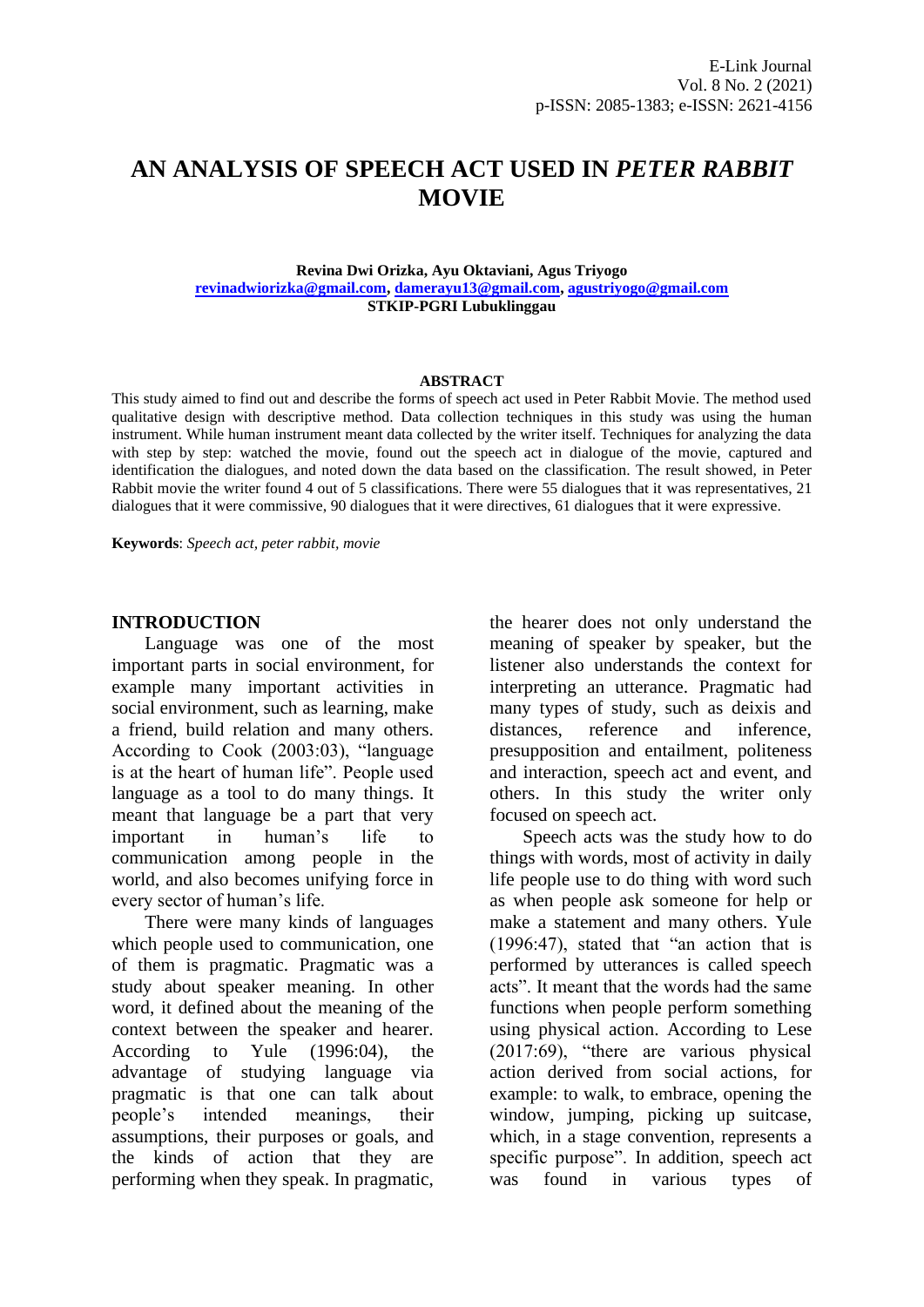communication, it could be daily conversation, formal meetings, speeches, and others. To understand more about what the classifications of speech acts were, the following Yule's theory in five classifications of speech acts: representatives, directives, commissive, declarative, and expressive. All the kinds of speech acts are usually used by people to communication each other.

Almost of people have different speech acts in every conversation. It depended to people need, other speakers, environment and other. For example, an actor or actress in movie they used speech acts to express what they need, want or something else, to show the meaning of their conversation or dialogue. There were many several of speech acts that find out that doing by actor or actress in a movie. There were many types of movies including horror, comedy, drama, and animate. Animate was process of creating motion effects or shape changes that occur over time. According to Merono (2014:04), "animate is describe the action as the capacity to bring to life". And also, there were many types of animate movies one of them was live-action animate. A live-action animated movie is one that combines live action filmmaking with animation. One of the live-action animated movie entitled *Peter Rabbit.*

*Peter Rabbit* was a 2018 liveaction/computer-animated comedy film directed by Will Gluck and written by Rob Lieber and Gluck. Moreover, *Peter Rabbit*  movie display many interesting actions and displays the genius of Peter Rabbit in dealing with the problems that occurs. This movie receives many awards such as Australian Academy of Cinema and Television Arts (AACTA) Award 2018 nominated Best Production Design and Best Visual Effects or Animation, Australian Screen Sound Guild (AASG) 2018 nominated Andrew Plain Award for Best Film Sound Editing and Golden Trailer Award 2018 nominated Best Animation/Family Poster. The writer would like to analyze the *Peter Rabbit*  movie because the movie has more than one of speech acts and it was a live-action animated movie latest that has no one writer analyzed the movie. And then, the movie has a light story to understand for students and lecturers.

Based on the explanation above, the writer was interested in doing the study about speech acts in *Peter Rabbit* movie. The writer interested to choose speech acts in *Peter Rabbit* movie as the object of this study because speech act can be found in the general communication in daily conversation on the *Peter Rabbit* movie, it meant that it could be easy for the student to learned about speech act from the conversation in this movie. Then, the writer decided to choose the tittle of this study as "Analysis of Speech Acts Used in *Peter Rabbit* Movie."

# **RESEARCH METHOD**

In this research, the writer would apply qualitative research. According to Latief (2014:75), qualitative research is a process of inquiry aimed at understanding human behavior by building, complex, holistic pictures of the social and cultural setting in which such behavior occurs.

In collecting the data, there are some steps that used by the writer in colecting the data of the study. To collect the data of the study, the writer used document method. According to Arikunto (2005:244), document method is looking for data about the items, such as transcription, book magazine and newspaper. There were steps in collecting the data through document method, they were:

- 1. Watched the movie.
- 2. Found out the speech act in dialogue of the movie.
- 3. Captured and identification the dialogues of speech act spoken by all characters in the movie.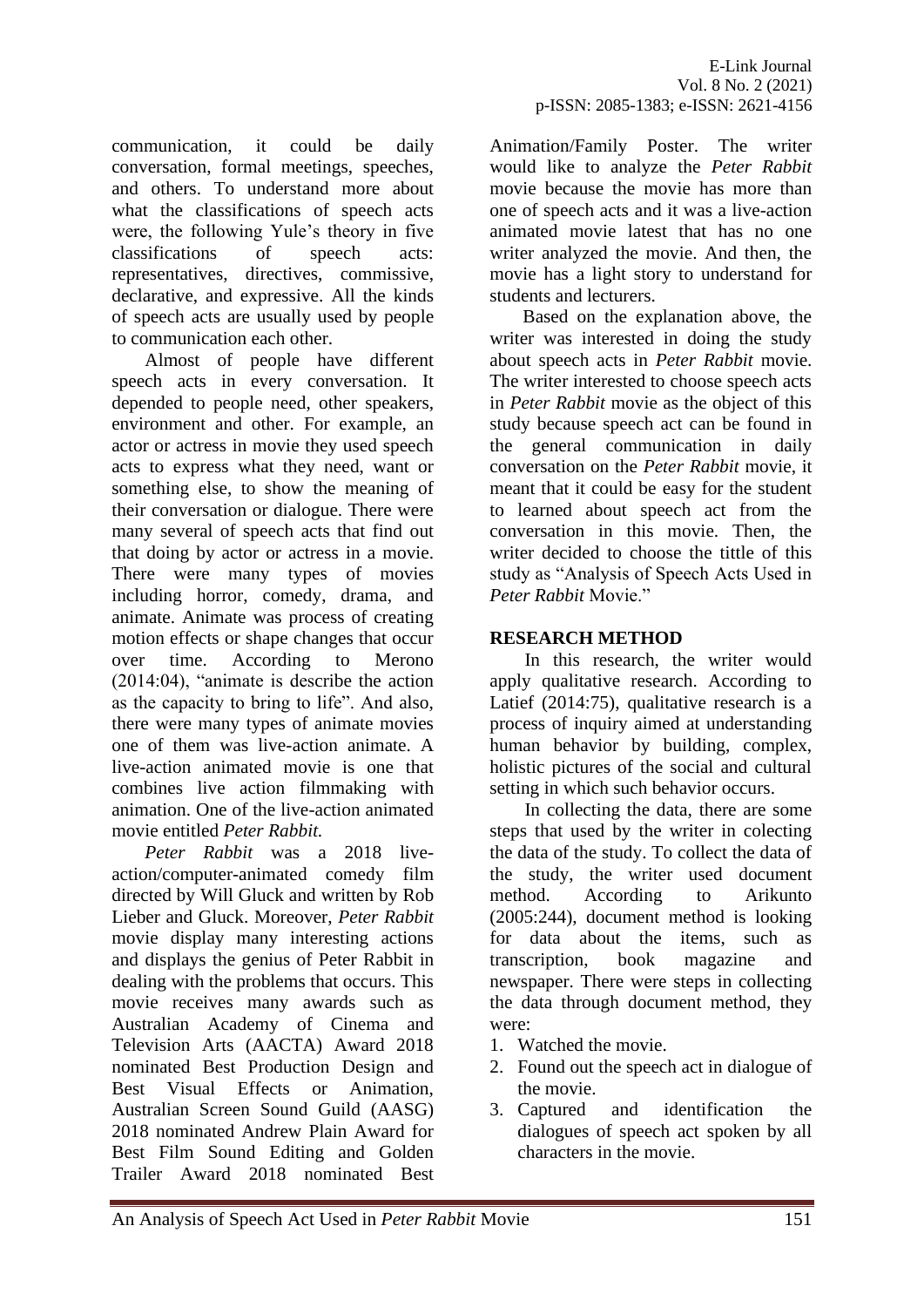4. Noted down the data based on the writer's classification that writer found in the movie.

The source of the data took from speech act analysis used in *Peter Rabbit*  movie dialogues. This study limited the data by analyzing the classifications of speech acts spoken by all characters from began of the movie until sixty minutes of the movie's duration.

Meanwhile in this research, the instrument of the data was human instrument. Peredaryekno (2013:03) stated that equally, research appliance is researcher alone. The data was collected by the writer itself as the instruments of the study.

After finishing the procedure of data collection, the researcher analyzed the data by identifying, classifying, describing, concluding the data. In analyzing the data, the writer collecting, selecting and clarifying the suitable of speech acts with the method and relevant concept, especially by using Yule's theory. In this study, the process of collecting the data was done through the following steps:

- 1. Watched the movie throughly.
- 2. Read the dialogue on the capture and the script carefully.
- 3. Analyzed the classifications of speech acts based on Yule's theory.
- 4. Described the classifications of speech acts that found out in *Peter Rabbit*  movie.
- 5. Drew a conclussion.

### **RESULT AND DISCUSSION**

### *Result*

The writer found 4 classification of speech act in that movie, such as representative, commisive, direction and expressive. The total number of them was 227. As stated before in the previous chapter, in analyzing the data, the procedure used by the writer were analyzing and describing the classification of speech act. The result of the data analysis was taking from analysis process of overall data, concerning speech acts in *Peter Rabbit* movie dialogue.

#### **1. Representative**

In representative the result was subdivided into four types, which were assertion, fact, description, and conclusion. The writer found 28 in assertions, 19 in facts, 5 for descriptions, and 3 in conclusions.

#### **2. Commissive**

In commissive the result was subdivided into three types, which were promise, threat and warning. The writer found 12 in promises, 3 in threats and 6 for warnings.

#### **3. Directive**

In directive the result was subdivided into four types, which were command, suggestion, request and order. The writer found 78 in commands, 2 in suggestions, 9 in requests and 1 for order.

#### **4. Expressive**

In expressive the result was subdivided into four types, which were apology, pleasure, like, dislike, thanking, joy, welcoming, congratulating, complimenting, sorrow and pain. The writer found 20 in apologies, 6 in pleasures, 3 in likes, 7 in dislikes, 12 in thankings, 4 in joys, 4 in welcomings, 1 in congratulating, 2 in complimentings, 1 in sorrow and 1 for pain

### *Discussion*

In this subchapter, it will be discussed about all the finding. Based on the finding above, the classifications of speech act based on the theory of Yule (1996:53), defined that there are five types of general functions performed by speech acts, such as representatives, declarations, commissive, directives, and expressive. The writer found classifications of speech act which consist of representative, commissive, directive and expressive.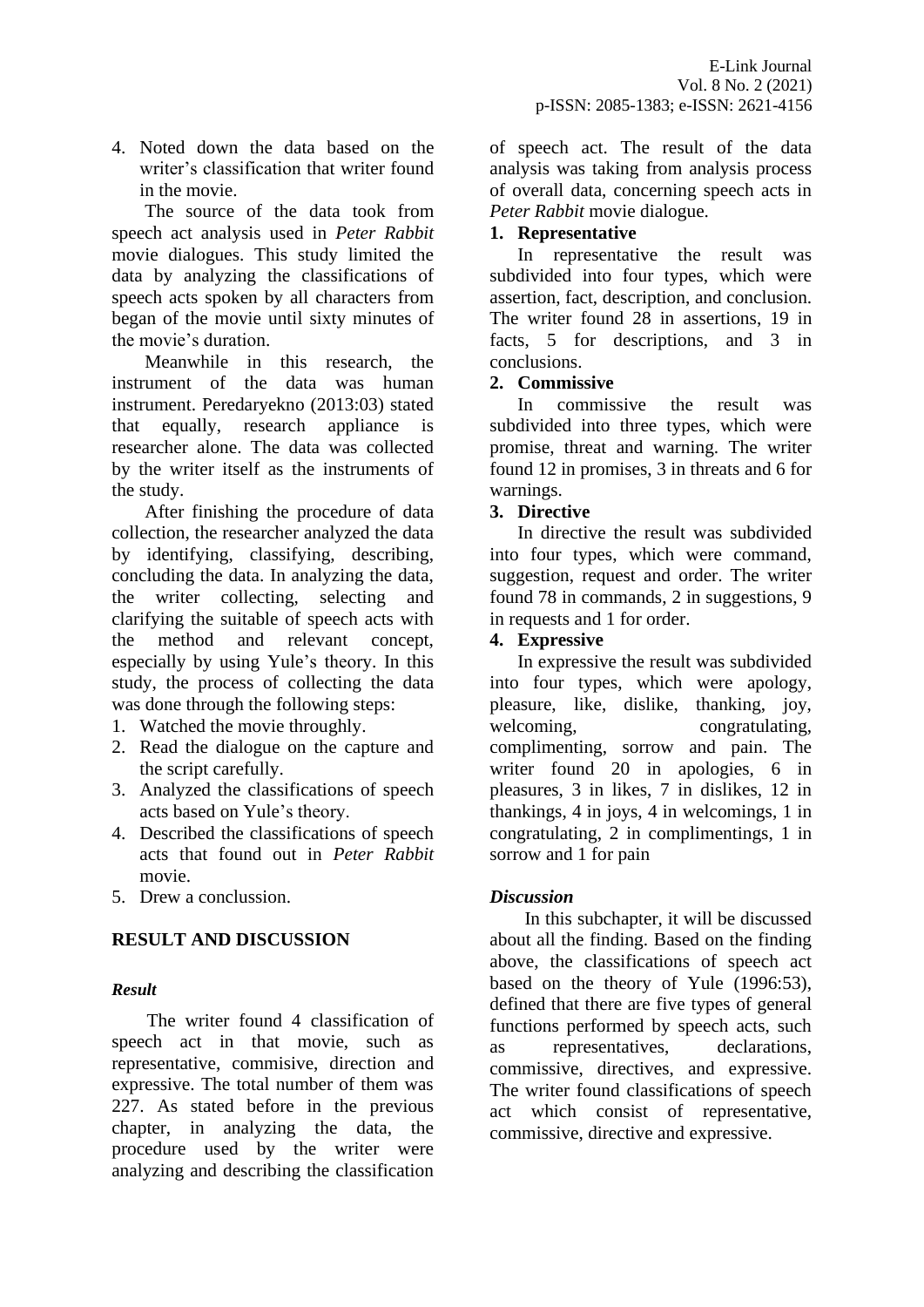#### **a. The sample of Representative**

Representative was a according to Yule (1996:53) representatives are those kinds of speech acts that state what the speaker believes to be the case or not, such as statement of fact, assertions, conclusions and descriptions. In representative the writer found 28 in assertions, 19 facts, 5 descriptions and 3 that consist in conclusions. The sample at each of them:

For assertion writer found Mr. McGregor's dialogue that said "*This is my garden."* The dialogue, told that in the morning situation Bea had been being calm Mr. McGregor down for made sure that Mr. McGregor didn't want to kill the rabbit. But Mr. McGregor immediately stated that "*This is my garden.".* Mr. McGregor's statement "*This is my garden.".* this utterance was to confirm what he believed that according him that was his garden, so it was representative because the speaker stated a confident statement of assertion.

For fact the writer found in Benjamin's dialogue that said "*This guys is so much faster than the old one.*" The situation of statement above was when Benjamin and Peter Rabbit run away from Thomas so that they didn't caught by him. In fact, Thomas was so much faster than Mr. McGregor when he tried to caught Peter Rabbit and Benjamin. So, the statement "*This guy is so much faster than the old one.*" meant the fact what the speaker feel. This utterance was the fact that Benjamin believed.

And then, for description the writer found in Peter Rabbit's dialogue that said "*Which is technically 26 because they go.*" this utterance meant description that Peter Rabbit explained. From the dialogue above Cotton-Tail believed that she have 11 more ribs but then Peter Rabbit described what he believed as a fact about that ribs. The utterance *Which is technically 26 because they go.* was description about

that ribs it meant that Peter Rabbit described about the ribs.

The last, for conclusion the writer found in Peter Rabbit's dialogue that said "*So that could mean only one thing.*" this utterance was a conclusion from Peter Rabbit's opinion. The dialogue above Mopsy was asking what Peter Rabbit opinion, then Peter Rabbit explained about his opinion then he concluded. It showed in the dialogue that Peter Rabbit said "s*o that could mean only one thing."* So, it meant a conclusion from his opinion.

#### **b. The samples of Commissive**

Commissive was according to Yule (1996:54) Commissives are those kinds of speech acts that speakers use to commit themselves to some future action. They express what the speaker intends, such as promise, threat, warning, and refusal. In commissive the writer found 12 in promises, 3 in threats and 6 for warnings. The samples at each of them:

For promise the writer found in Bea's dialogue "*I'll promise I'll always be here for you.*" The situation of the dialogue was raining and then Peter Rabbit was remember about his family because he saw the Bea's painting in the room that they was taking shelter from the rain, so in the Bea's painting there was Peter's family that made he's sad when he saw it. This utterance meant that Bea promise that would always for Peter Rabbit and others.

The sample for threat, the writer found in Mr. McGregor's dialogue that said "*Rabbit, I'm gonna put you in a pie.*" The situation of the dialogue that Mr. McGregor was mad at Peter Rabbit because Peter Rabbit stole his fruits and vegetables in his garden, and then when Peter Rabbit want to run away from his garden but Peter Rabbit but unfortunately Peter Rabbit caught by him. So this utterance meant that he would like to put Peter Rabbit in a pie as the threat.

Next the sample of warning, the writer found in Mopsy's dialogue that said "*Explosive, Explosive.*" The situation from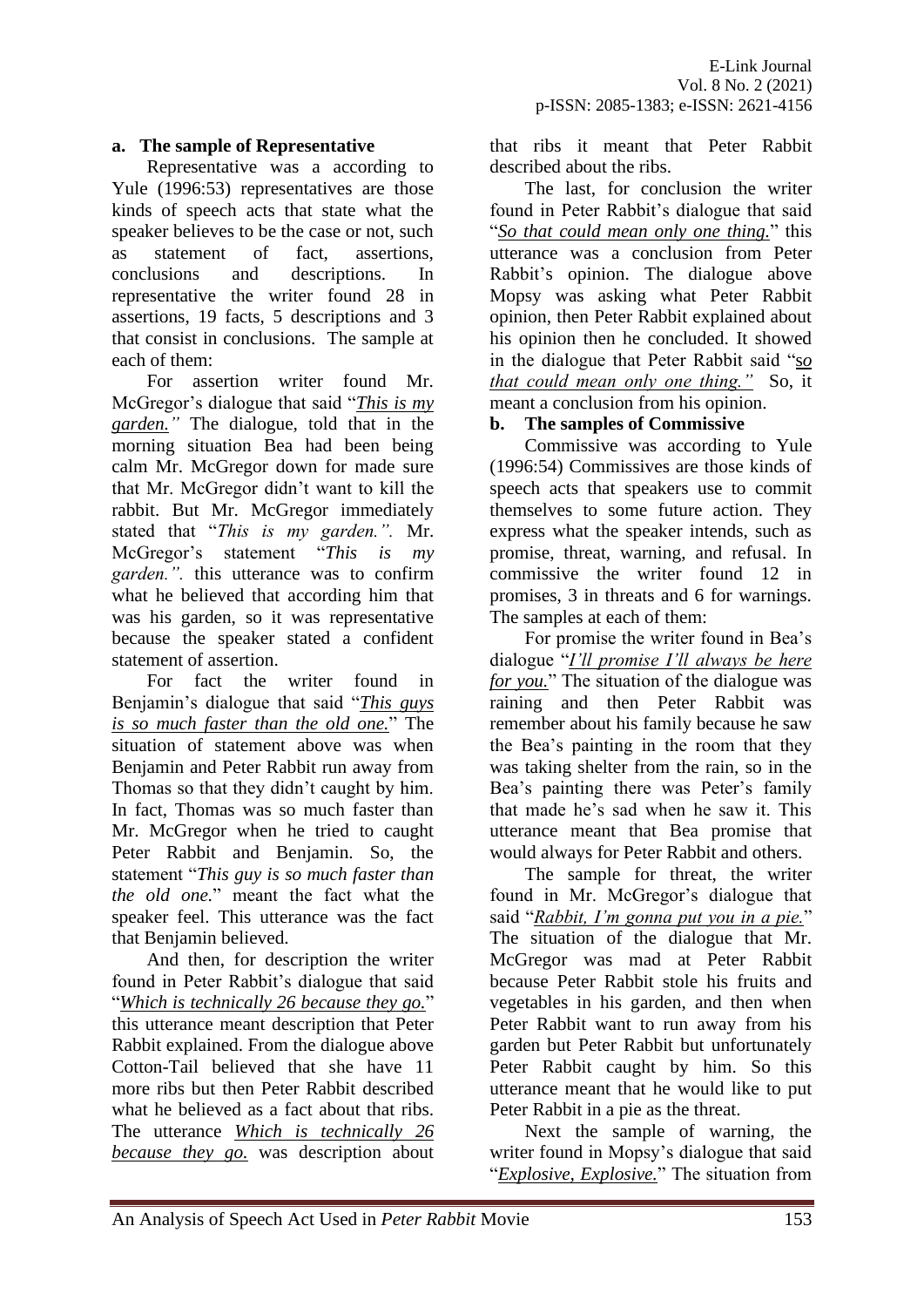the dialogue showed that Mopsy saw that there were many explosives that entered their house. Mopsy warned to others that someone wanted to blow up their house. So, the utterance above meant a warning and Mopsy commit to others to be careful because there was the explosive that entered their house.

### **c. The samples of Directive**

According to Yule (1996:54) Directives are those kinds of speech acts that speakers use to get someone else to do something. They express what the speaker wants, such as commands, orders, requests, suggestions, etc. for directive the writer found 78 in commands, 2 in suggestions, 9 in requests and 1 for order.

The sample of command, the writer found in Cotton-Tail's dialogue that said, "*Get out of there.*" Situation of the dialogue was panic because Peter Rabbit was chasing by Mr. McGregor in his garden. The utterance showed that Cottontail wanted Peter Rabbit to gone from there because Mr. McGregor tried to kill him.

Then, the sample of suggestion, the writer found in Bea's dialogue that said, "*You must stop going in there.*" This utterance meant that Bea instructed Peter Rabbit and other to stop went to Mr McGregor's Garden. From the dialogue above showed that Bea suggested that listener to stop what listener do.

The sample of request, the writer found in Bea's dialogue that said "*Just, please, don't be like the nasty old man.*" The Situation of the dialogue was Bea had been making conversation with Thomas but then she asked a request to Thomas that he shouldn't be like Mr. McGregor. The utterance meant that Bea wanted to Thomas didn't do like Mr. McGregor had done

The sample of order, the writer found in Pigling's dialogue that said, "*I'll just take one.*" The situation of the utterance was in Peter Rabbit's party that Pigling want to take one food. So, it meant that Pigling ordered one food that Tommy offered to Pigling.

### **d. The sample of Expressive**

Expressive according to Yule (1996:53) Expressive are those kinds of speech acts that state what the speaker feels, such as pain, like, dislike, joy or sorrow, complimenting, congratulating, thanking, and welcoming. The writer found 20 in apologies, 6 in pleasures, 3 in likes, 7 in dislikes, 12 in thanking's, 4 in joys, 4 in welcoming's, 1 in congratulating, 2 in complimenting's, 1 in sorrow and 1 for pain. The sample at each of them:

The sample of apologies, the writer found in Peter Rabbit's dialogue that said, "*I'm sorry*." The situation of dialogue was when Benjamin caught by Thomas in Thomas's Garden then Peter Rabbit and his sisters was helping Benjamin. The utterance meant that Peter Rabbit apologized about his fault to Benjamin that made Benjamin could've been killed. He apologized about his fault to Benjamin.

Next the sample of pleasure, the writer found in Thomas's dialogue that said, "*It's lovely to see you.*" The situation of the dialogue it was Bea accidentally met Thomas in the city. From the dialogue by Thomas said that "*It's lovely to see you."* It meant that Thomas had a pleasure to meet Bea there.

Then, the sample of like, the writer found in Peter Rabbit's dialogue that said, "*I like her like a mother.*" The situation of dialogue of Peter Rabbit talked about what Peter Rabbit all the thing about then he explained that it's only about their garden and because he loves Bea like a mother. Peter Rabbit expressed that he loves Bea meant about like.

The sample of dislike, the writer found in Bea's dialogue that said, "*I guess I don't like people.*" The situation was when Thomas said that he had tendencies and then Bea also said that everyone had tendencies next, she said that she didn't like people it meant the sentences showed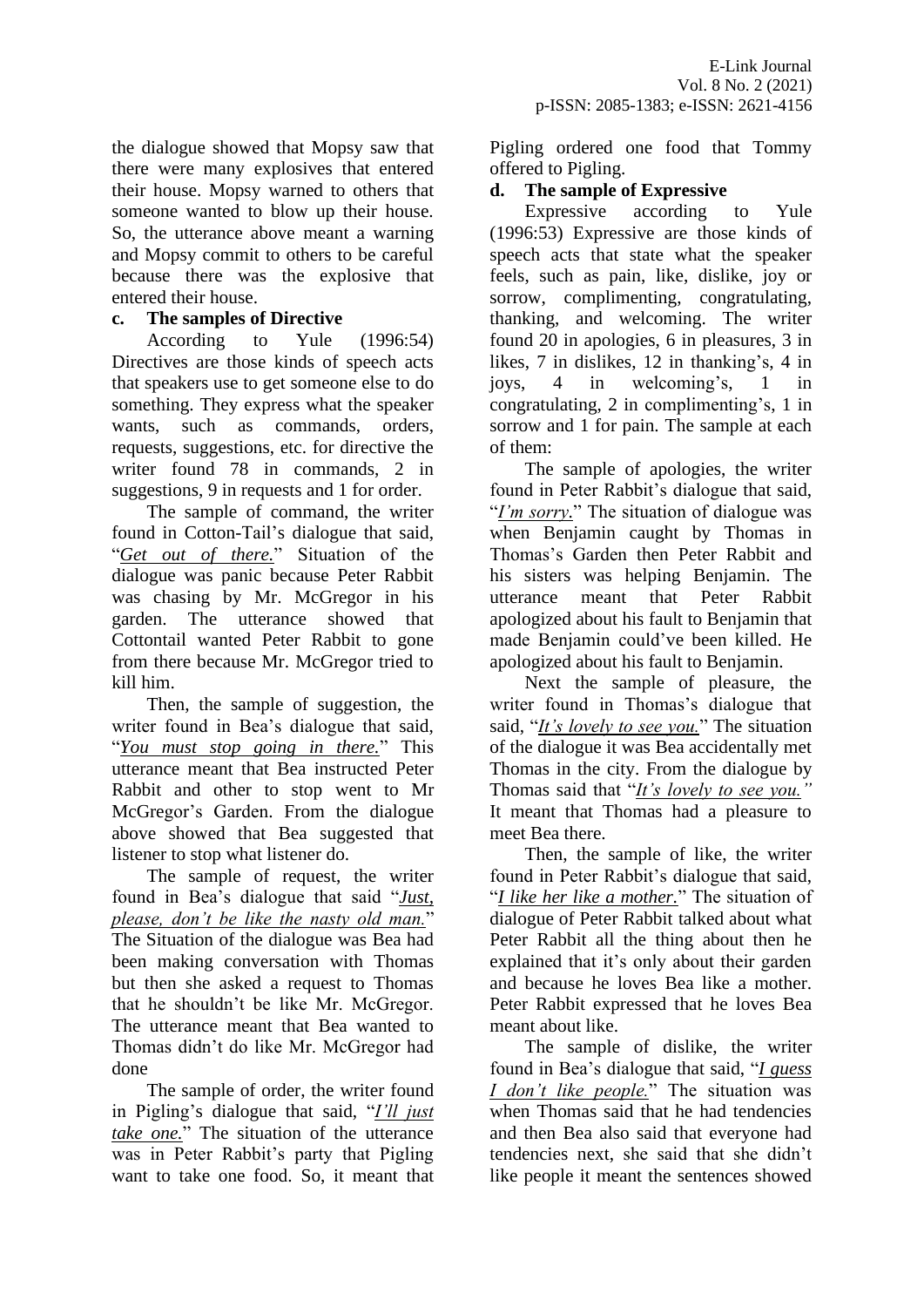about dislike. This statement showed that she disliked about other people.

The sample of thanking, the writer found in Pigling's dialogue that said, "*But thank you for the party.*" From the dialogue above Pigling was invited by Peter Rabbit to their party and then Pigling made a conversation with Peter Rabbit. Then the conversation was talking about how Peter Rabbit can vanquish Mr. McGregor. After heard the explanation from Peter Rabbit then Pigling's utterance meant that he thanked to Peter Rabbit about the party.

Next the sample of joy, the writer found in Mopsy's dialogue that said "*Wow. Classy.*" The situation of the dialogue by Mopsy it was when she and others went to city, and she looked around her and she enjoy it. From the expression of her that she expressed about her feel when she saw the city. Mopsy showed that she felt enjoy the surrounding scenery.

Then, the sample of welcoming, the writer found in Thomas's dialogue that said, "*Welcome to Harrods.*" dialogue above showed that Thomas was welcoming the visitor to the department store the place that he just fired from there said with a silly utterance, but he still welcoming the visitor with sound relax.

The sample of congratulating, the writer found in Thomas's dialogue that said "*Bennarma. Congratulation.*" Thomas gave the congratulating for Bennarma that he didn't want to get it. The dialogue above Thomas told the congratulated for the Bannerma even thought that Bennerman didn't want what he got. The statement from Thomas "*Bannerma. Congratulation."* Was an expression of praise for Bennerma's achievement for the act of congratulating by Thomas.

The sample of compliment, the writer found in Triplet that said "*Aw.*" The situation of the expressive above was when Flopsy, Mopsy and Cottontail heard and saw the romantic scene between Bea and Thomas in the car. They were expressing a compliment when they saw and heard something romantic from Bea and Thomas. The utterance above showed the speakers felt expression of admiration from something romantic that Bae and Thomas doing.

The sample of sorrow, the writer found in Thomas's dialogue that said, "*That's incredibly especially accurate, and a little disappointing.*" the situation that Thomas wanted to know about what Bea had said to Chris about Thomas. But when Thomas known what Bea had said then Thomas had told the sorrow that he has disappointed to hear the information. The dialogue of "*That's incredibly especially accurate, and a little disappointing"*  showed that Thomas was really express his sorrow to hear the information by Chris. He has disappointed to hear the accurate imformation from Chris.

The last, the sample of pain, the writer found in Flopsy's dialogue that said" Aw*!!*" The situation of the dialogue above told that Mopsy wanted to make sure that they were real. To prove it, she hit Flopsy's head by her hand, it made Flopsy make a sound "*Aw!!"*, it meant that Flopsy feel pain when she made a sound "*Aw!!".*  So, the sound of "*Aw!!"* meant that Flopsy felt pain about her head. She was hitting by Mopsy and then she felt pain in her head.

# **CONCLUSION AND SUGGESTIONS**

From the finding it has been found and discussed in the previous chapter, it can be concluded the result showed, in Peter Rabbit movie the writer found 4 out of 5 classifications.

There were 55 dialogues that it was representatives, they were 28 in assertions, 19 in facts, 5 for descriptions, and 3 in conclusions. Those cause happened in this movie because representative talks about truthfully, declaratives that attempt to change the world.

Then, 21 dialogues that it was commissive, they were 12 in promises, 3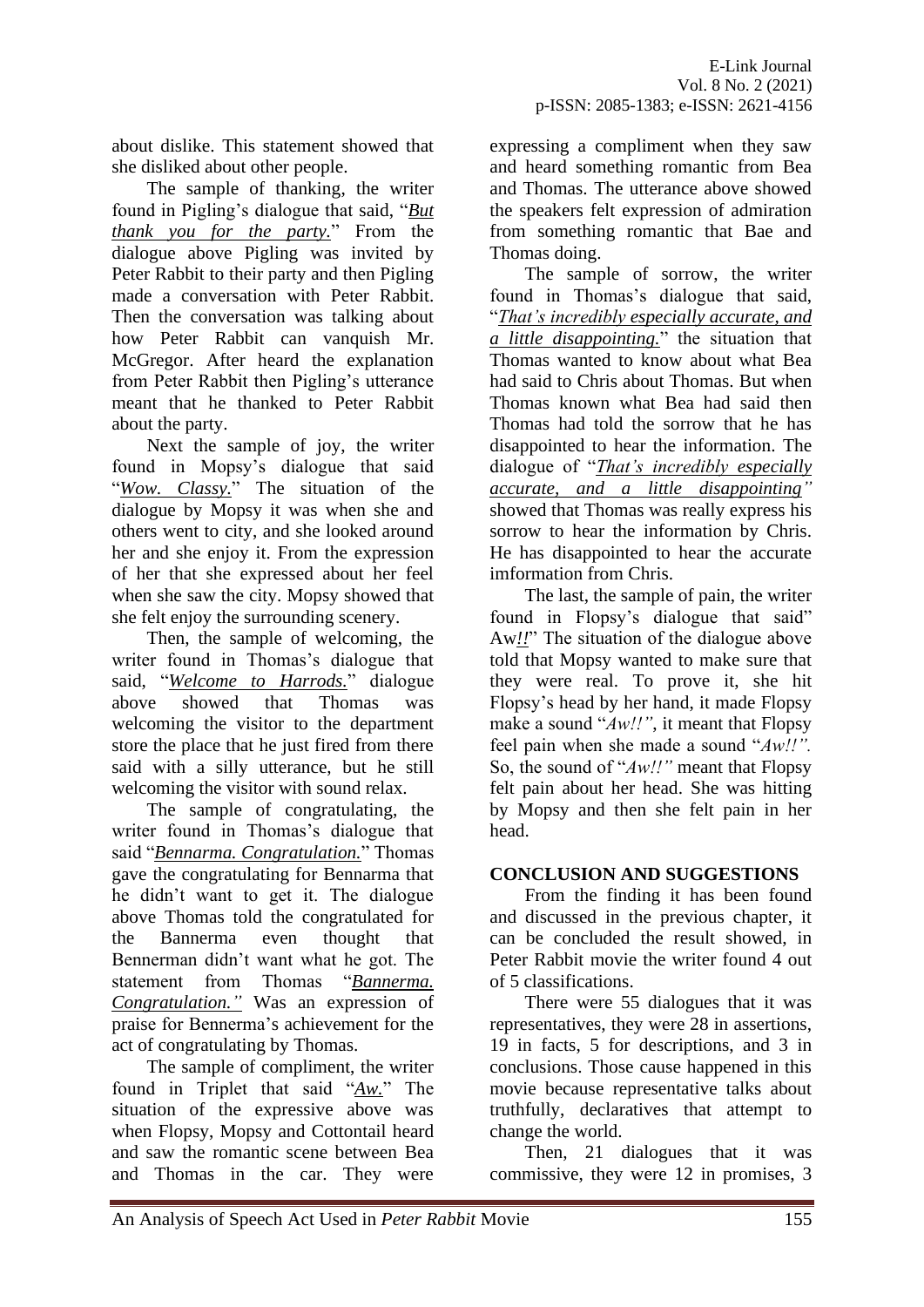in threats and 6 in warnings. Those cause happened in this movie because commissive was commit the speaker for doing something in the future.

There were 90 dialogues that it was directives, they were 78 in command, 2 in suggestion, 9 in request and 1 in order. Those cause happened in this movie because in directives the speaker tries to make listener perform the action.

Last 61 dialogues that it was expressive, they were 20 in apology, 6 in pleasure, 3 in like, 7 in dislike, 12 in thinking, 4 in joy, 4 in welcoming, 1 in sorrow, 1 in pain, 2 in congratulating and 2 in complimenting. Those cause happened in this movie because in expressive the speaker must express their feeling about the situation.

Based on the conclusion above some suggestion could be presented for the students, reader, and the researcher herself as follow, for the students. The results of this research indicated that speech act important in learning proses. For the writer, since this research still lack many things and far for being perfect. The writer expects that there will be another researcher who will investigate relating on speech acts. The writer also hopes this study will be useful and can be used as a reference to the others who will be conduct and develop a similar study.

For teacher especially to English teacher, this study was expected to provide an additional teaching material in pragmatic study, especially about speech act. The teacher can use the example of speech acts in this study as a reference in teaching of speech acts.

For the other researcher. There are many aspects that can be analyzed about speech act. The other researcher are expected to analyze the other aspects that related to the speech act and the result of this research may be used as early information to conduct further researcher.

For the researcher herself. The results of this research can give more information

about speech act. In additionally, the information can motivate the researcher to study more about learning strategy.

# **REFERENCES**

- Arikunto, S. (2005). *Manajemen Penelitian.* Jakarta: PT. Rineka Cipta.
- Austin, J.L. (1962). *How to Do Things With Words*. Oxford: Clarendom Press. Retrieved from [https://pure.mpg.de.](https://pure.mpg.de/)
- \_\_\_\_\_\_\_\_\_. (1975). *How to Do Things With Words.* Cambridge, Massachusetts: Harvard University Press.
- Church, R,. M. (2001). The Effective Use of Secondary Research. *Learning and Motivation.* 33. 32-34. Retrived from [http://www.idealibrary.com.](http://www.idealibrary.com/)
- Cook, G. (2003). *Applied Linguistic.*  Oxford: Oxford University Press.
- Creswell, J., W. (2009). *Research Design: Qualitative, Qualitative, and Mixed Methods Approaches (3rded.).*  California: Sage Publications Inc. Retrieved form [https://www.pdfdrive.com/john-w](https://www.pdfdrive.com/john-w-creswell-research-design_-qualitative-quantitative-and-mixed-methods-approaches-d24960021.html)[creswell-research-design\\_](https://www.pdfdrive.com/john-w-creswell-research-design_-qualitative-quantitative-and-mixed-methods-approaches-d24960021.html) [qualitative-quantitative-and-mixed](https://www.pdfdrive.com/john-w-creswell-research-design_-qualitative-quantitative-and-mixed-methods-approaches-d24960021.html)[methods-approaches](https://www.pdfdrive.com/john-w-creswell-research-design_-qualitative-quantitative-and-mixed-methods-approaches-d24960021.html)[d24960021.html.](https://www.pdfdrive.com/john-w-creswell-research-design_-qualitative-quantitative-and-mixed-methods-approaches-d24960021.html)
- Latief, M. A. (2014). *Research Method on Language Learning an Introduction.*  Malang: IKIP Malang.
- Merono, L. (2014). *The Creation Process of 2D Animated Movies.* Retrieved fromhttps://www.edubcn.cat/rcs\_gen e/treballs\_recerca/2014-2015-02-4- TR\_baixa.pdf